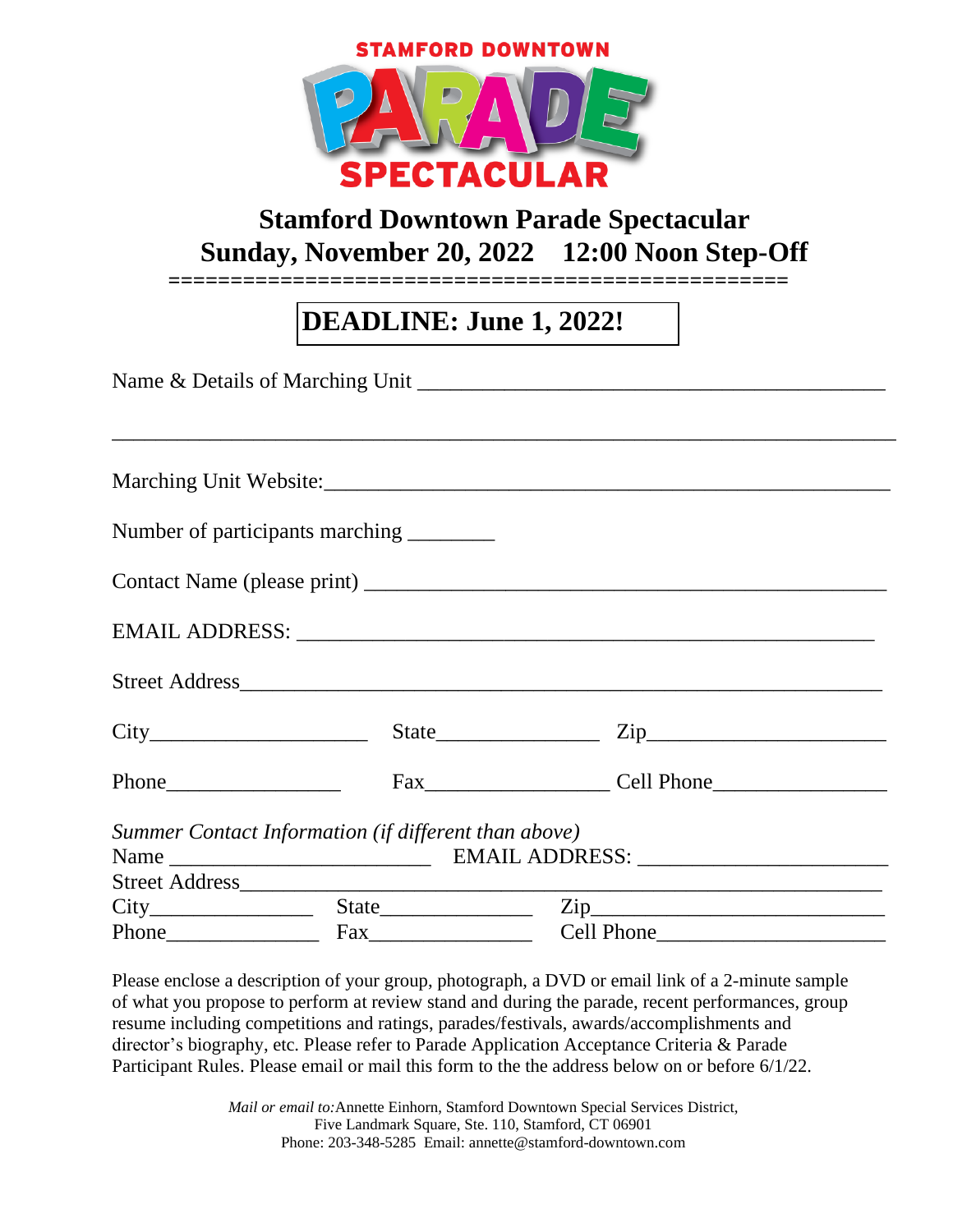## **STAMFORD DOWNTOWN PARADE SPECTACULAR PARADE APPLICATION ACCEPTANCE CRITERIA & PARADE PARTICIPANT RULES**

The Stamford Downtown Special Services District appreciates the support from our many participants over the years. Our goal is to present a Parade with the highest entertainment value and highest standards of quality, performance, and conduct. Adherence to all rules and guidelines listed below will ensure such an event.

The Parade Committee reserves the right to determine which units will be accepted and asks that you please read the following participation regulations carefully. Participation in the Parade Spectacular is by invitation only (approval after submission of formal parade application). Unauthorized units will not be permitted in the parade. Unless your unit is approved by the Committee to participate, your unit will be prohibited from parade participation.

1. All groups wishing to appear in the Stamford Downtown Parade Spectacular must fill out a parade application with full backup\* and submit it prior to the deadline posted.

\*Parade applications must include a description of your group, photograph, a DVD of a sample of what you propose to perform during the parade, recent performances, group resume including competitions and ratings, parades/festivals, awards/accomplishments and director's biography. Once approved, failure to adhere to performance content of that of the audition tape shall cause removal from the parade.

2. No organized or ad hoc groups are allowed to "just march" in the parade. No "WALKING" entries are allowed in the parade except marching bands and color guards.

## **Acceptance Standards**

- 25 to 300 performers
- Creative costuming
- Interesting, well-rehearsed choreography or routine
- Use of music/sound
- Use of special feature
- 3. Entries sponsored by or depicting a political organization or controversial issue are not permitted.
- 4. All groups must be contained on a float or have some entertainment value (dance troupe, marching bands, performance troupes).
- 5. Any group wishing to submit a float design must follow the float specifications dictated by the DSSD or have the DSSD Float designer build the float at the group's expense. Any group wishing to have a float must sponsor or find a company to pay for the sponsorship of that float. All float designs will be reviewed and decided on by a jury. Float specifications are available from the DSSD upon request.
- 6. Any group wishing to fly a helium balloon must sponsor or find a company to pay for the sponsorship of that balloon.
- 7. No one under the age of 16 is allowed to fly a balloon.
- 8. Only those holding a string on the balloon are allowed to walk with the balloon.
- 9. All participants must sign waivers of liability and photo releases or provide a one million dollar certificate of general liability insurance naming the Stamford Downtown Special Services District and The City of Stamford as additional insured.
- 10. All participants must be uniformed, costumed or appropriately attired.
- 11. All Entries, (including Marching Bands), must be willing & sufficiently physically fit to walk the parade route and maintain the parade pace. Entries unable or refusing to maintain parade walking pace and/or spacing (as Parade Officials direct) will be removed from the parade route.
- 12. No Strollers
- 13. No skateboards or bicycles except with prior approval from DSSD.
- 14. No animals of any kind are allowed on the parade route, except those with prior approval by parade organizers.